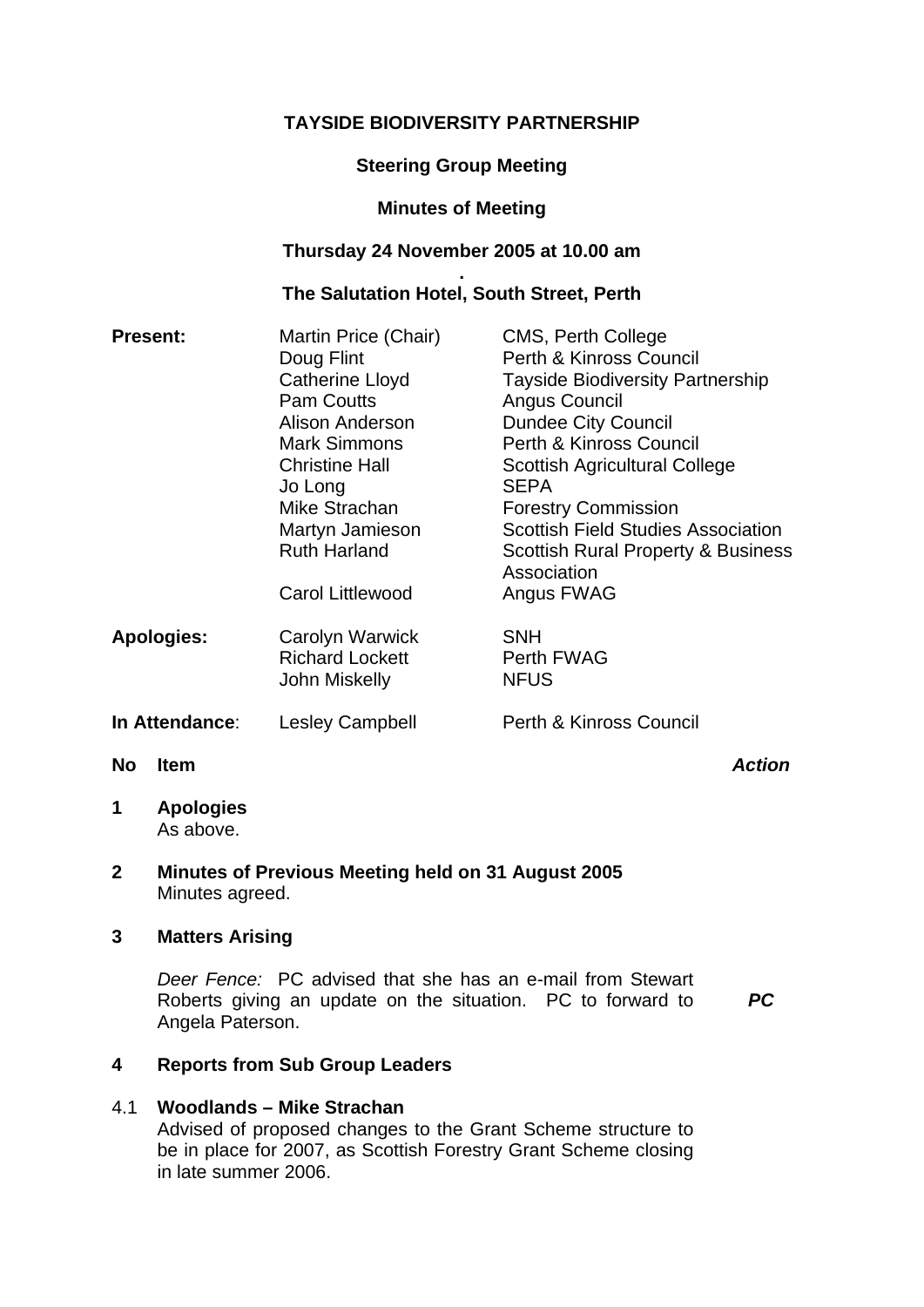Grants also available to develop on-site processing of timber (S10) and for development of farm energy (S11) for improved woodland management for biofuel (£60,000 available for capital grant). Also £1,000 per ha for short-rotation coppice in flood plain management. Benefits mean farmer get a wood crop and would not undertake expensive river engineering, but FC recognises the level of grant is not attractive compared to oil seed rape subsidy for biofuel.

*Livestock Grazing in Woodlands:* Advised that there have been 18 successful applications in Highland Perthshire to control grazing of livestock in woodland areas. The grant is £100 per ha.

The next meeting is to take place on 11 January 2006 with proposed follow up on Juniper Woodland research. Work will be limited to control grazing of livestock. Both areas have approval for funding.

*Forest Grant Scheme/Relationship with IACS & Rural Stewardship Scheme:* Tier 3 of Land Management Contracts. Deal with Tier 2 in first instance to get plans put in place, then all the capital work required will form Tier 3. (Tier 1 is basic). MS is already looking into this.

*Bracken Grant:* option being considered for bracken covered ground.

#### 4.2 **Farmlands – Carol Littlewood**

Gave an update on the Farmland Species & Habitat List, which is available on the website:-

- Rural Stewardship Scheme (RSS) won't know until January
- Hedgerow Management
- Treeline Project find out if Angus got funding
- Barn Owl Interest Group Project in Tayside is now finalised. Survey is still ongoing. Sightings in Perthshire.

#### 4.3 **Uplands – Martyn Jamieson**

Group plans to meet in the New Year. Advised that he has managed to get help from the vet (Ian Gill) in Kirriemuir in respect of the sheep tick fence. PC to speak to Stewart Roberts on the matter.

MP advised on Upland Biodiversity Policy by SNH/SE. Allocation of money by 31 March for the delivery of biodiversity across boundaries. They are looking at what is set in plans and in Scotland/UK policies. Reviewing the documents and talking to the people. Understand how we can do it better.

*PC* 

*MP*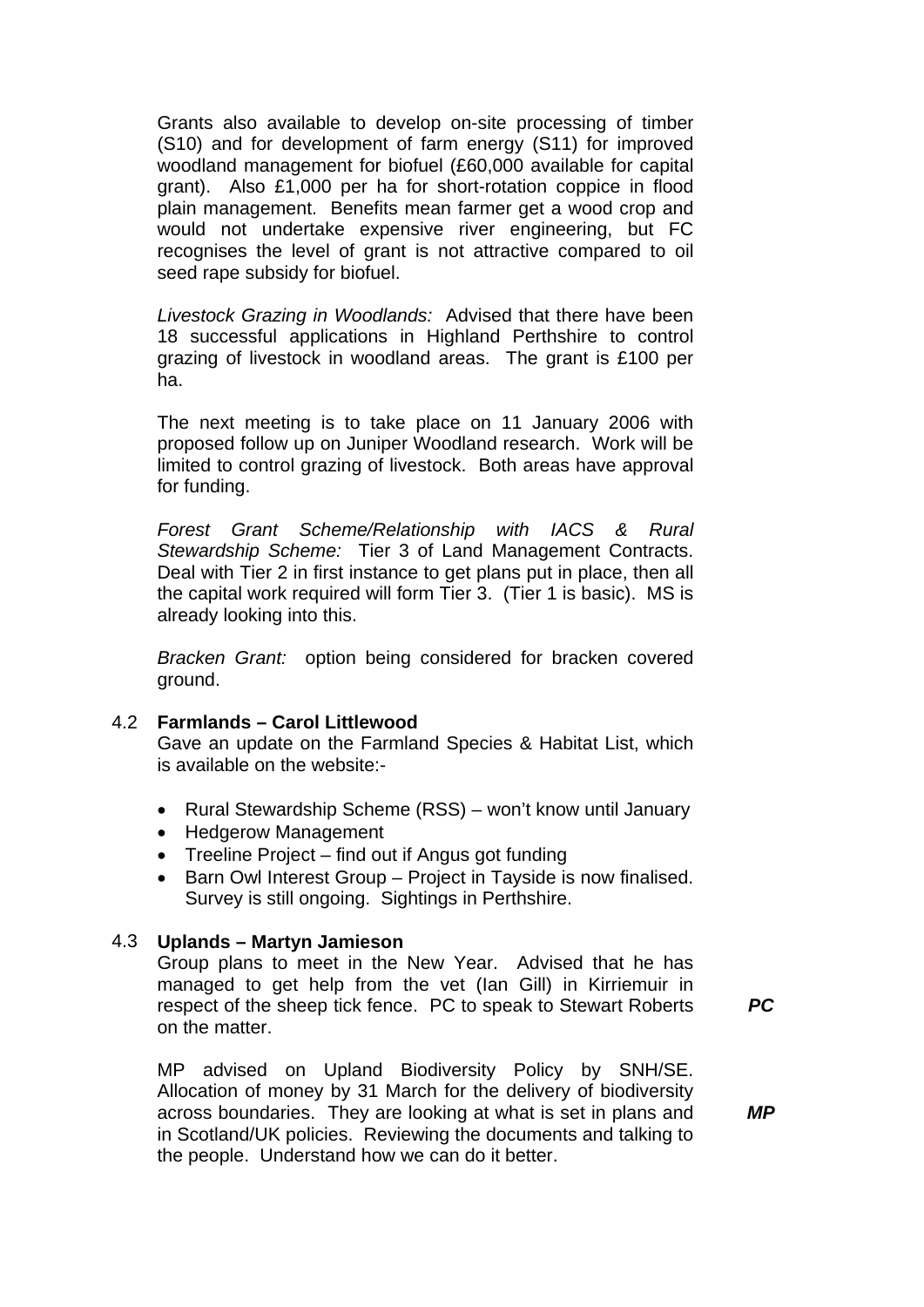Population is an example of vertical integration. Interest by SNH to build this thinking into longer term projects. MP will be looking into this next week in relation to Tayside.

#### 4.4 **Water & Wetlands – Jo Long**

Not met since the recent River Engineering Workshop, although planning to do so in the New Year. CL advised that the Workshop had been very successful and well attended, having turned away nearly 40 people. Received 64 feedback forms, 100% of which had requested an update workshop in a year to 18 months time. The presentation and feedback form will be available on the website in the New Year. CL to look into larger locations for the next workshop. It was agreed that an extra person be built into the budget to undertake the administrative requirements for the next workshop.

#### 4.5 **Coast & Estuary**

David Mitchell has left. Replacement Chair to be sought - CL to action.

### 4.6 **Urban – Alison Anderson**

Last meeting held in September 2005. Major part of the meeting spent discussing BARS (Biodiversity Action Recording Scheme).

Huge response in relation to Town Swift Survey. SNH has agreed swifts are a priority and there will be Ranger Service time committed to swift work in 2006. Nationally, swift numbers declined by 62% in 5 years.

CL advised that there had been a meeting in September for all involved in the Survey. Results plotted on map for swift colony records for all 3 Local Authorities; now needs to be put on GIS. Long-term aim is to match colonies with nest sites, and undertake appropriate conservation work in light of analysis of reasons behind national decline. No funding available at the moment. Lot of research still to be done.

## 4.7 **Education – Catherine Lloyd**

Paper giving update previously circulated.

### **5. Finance**

DF handed out papers to the meeting, which was discussed in detail.

- TBP Steering & Management Groups to consider £5,000 c/f to next year, including need to ring-fence funds for CL's salary increment.
- £1,500 for APTC Car Allow/Business Mileage DF to look into this

*DF* 

*CL*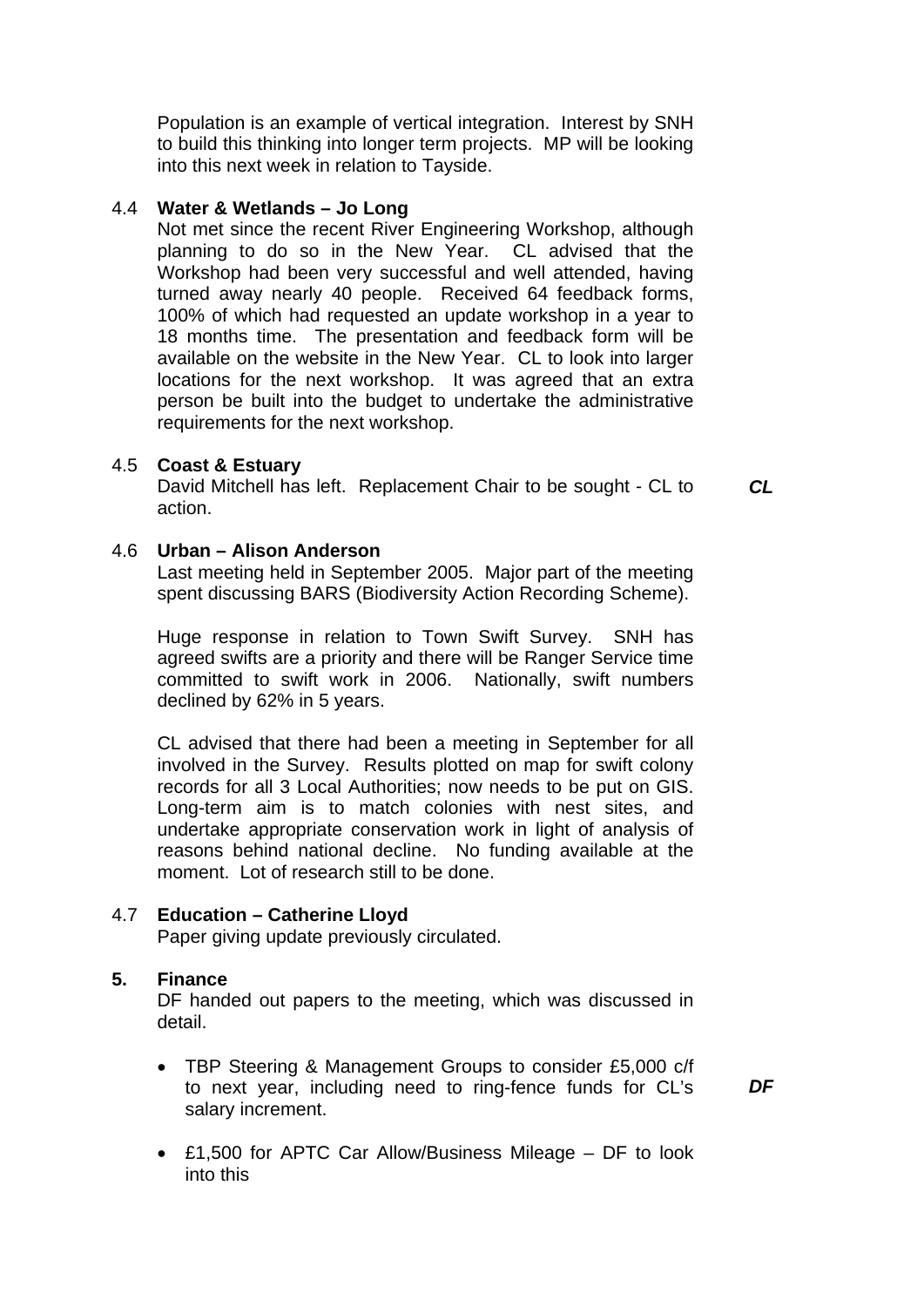- Grant claims no problems with reclaiming SNH grant element.
- All Sub-Group leaders should be aware that they have at least £200 in their budget for projects, with the Woodlands Sub-Group having slightly more. Farmland Group (Barn Owl Interest Group) planning Newsletter; Carol Littlewood to work out what money is required and come back with estimates & costs to next meeting.

# **6. SITA Funding (TBAF – Tayside Biodiversity Action Fund)**

Although still confidential at this stage, CL handed out a paper to the meeting listing those successful and unsuccessful projects for SITA funding. Quality of Life Trust meeting on 6 December 2005, when funding will be confirmed. Those who have been unsuccessful can resubmit their application at a later date. The TBAF should have £100,000 per year for 3 years. CL advised that SITA funding is specifically available for projects within 10 miles of the landfill site. Feedback on guidance notes to be passed to CL. *ALL* 

Copy of map showing eligible areas will be available both on the website and hard copy. *MS* 

## **7. Forward Plans & Priorities**

5 Priorities:

- 1. Planning Manual & Leaflets
- 2. Review of LBAP Tranche 1
- 3. SITA TBAF Projects' Assessment
- 4. BARS
- 5. SAPs/HAPs for Consultation (put as drafts on website)

SBF: Scottish list of species to be published by end of January – over 2000 species. Concerns already aired as to accuracy.

#### **8. Website/Publications – Catherine Lloyd**

Summary Booklet – great interest. Using the  $2^{nd}$  print run as quickly as first. CDs still being circulated to help with projects and general consultation.

Barn Owl Newsletter a possibility (Tayside Red Squirrel Newsletter completed and widely circulated).

 $2<sup>nd</sup>$  Tranche – much behind-the-scenes work going on.

Website needs to be updated again – quarterly update due. CL updating as requested (incl. TBAP awards/announcements when official).

CL to e-mail the spreadsheet detailing the number of hits to the TBP Website to all members. CL advised that there has been a huge interest in project funding.

*CL* 

*CL* 

*Littlewood* 

*C*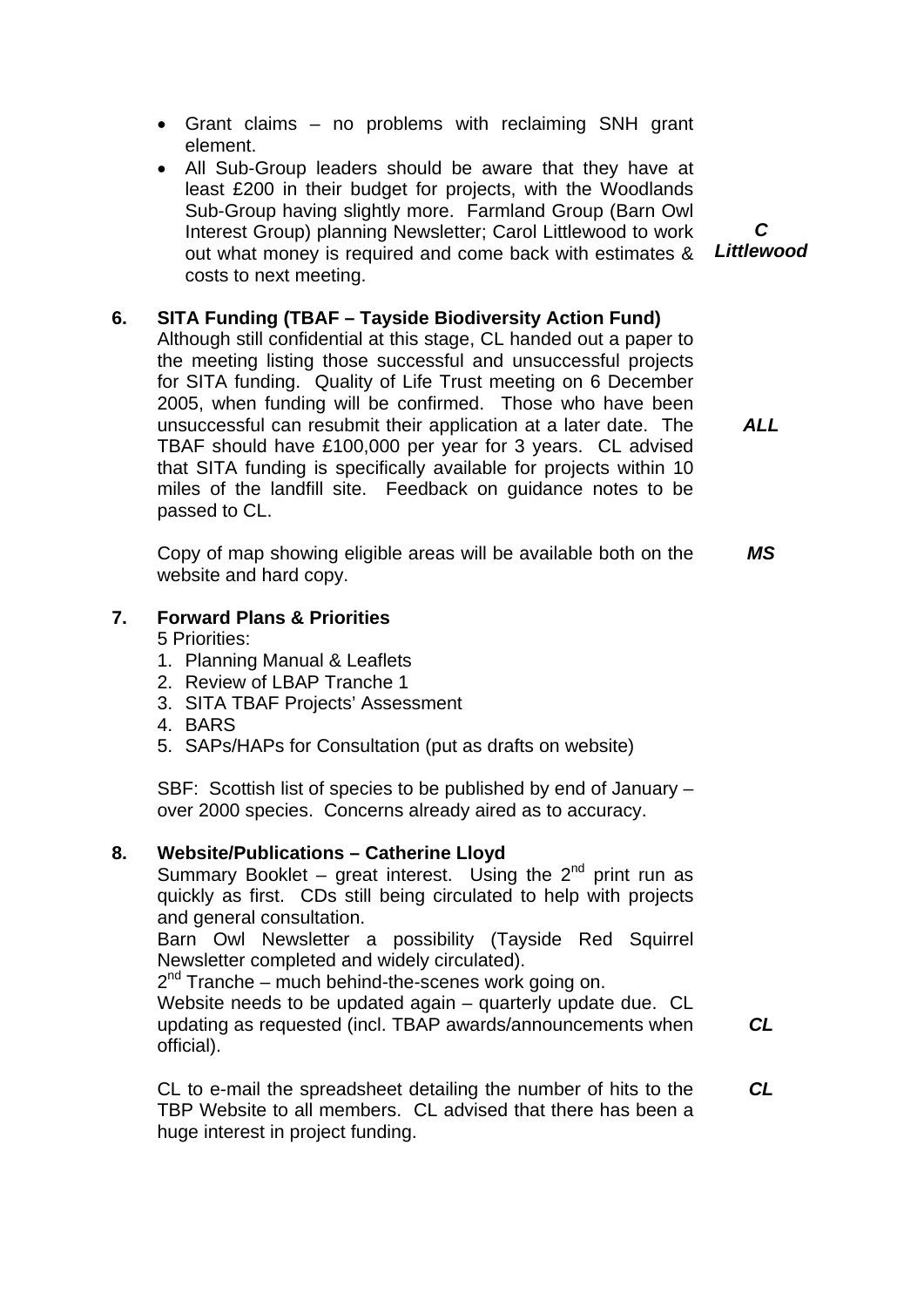# **9. 2nd Tranche HAPs & SAPS Progress Report – Catherine Lloyd**

CL tabled an update paper to the meeting and went through this in detail. 19 SAPs and 12 HAPs are nearly complete and should be put on the website as consultative drafts during the first half of 2006.

Handed back to the sub-groups to update respectively and pass *Sub-Group*  back to CL who will provide revised list for next meeting on 23 *Leaders/CL* February 2006.

## **10 BARS (Biodiversity Action Recording Scheme)**

CL confirmed she would be attending BARS training on 25 November 2005 and gave an update advising of some problems experienced in accessing the website system. CL aware of the need to meet national deadline by end of December, but difficulties being experienced as  $1<sup>st</sup>$  Tranche LBAP Review not complete. DF advised that we need to SMARTen our actions. Deadline may be extended due to problems being experienced by all, but as it is not compulsory, we should not be driven by deadlines. More important is realism and getting it right.

Once all the actions are input into BARS all Lead Partners will be requested to feedback on reports but if UK deadline missed we can still use the system for our own local monitoring. CL confirmed she would still complete the 2005 UKBAP Report as this did not require completion of BARS. The deadline for this is end December.

## **11 Local Record Centre Issues**

CL gave an update and referred to the draft minute of the Local Record Centre meeting of 31 August 2005, as previously circulated.

No local record centre as yet been set up in Dundee.

North East and Cairngorms & Angus – PC not quite sure how far they have got.

LBAP Partnership Boundaries/National Park Boundaries – NESBREC providing the survey.

MS advised that PKC do not have a system, as yet.

It was agreed to leave this issue on the Agenda for the next meeting on 23 February 2006.

## **12 Sub Group Meetings : How function/Time Allocation**

*Coast & Estuary:* replacement Group Leader discussed. MP to *MP* 

*CL* 

*PC*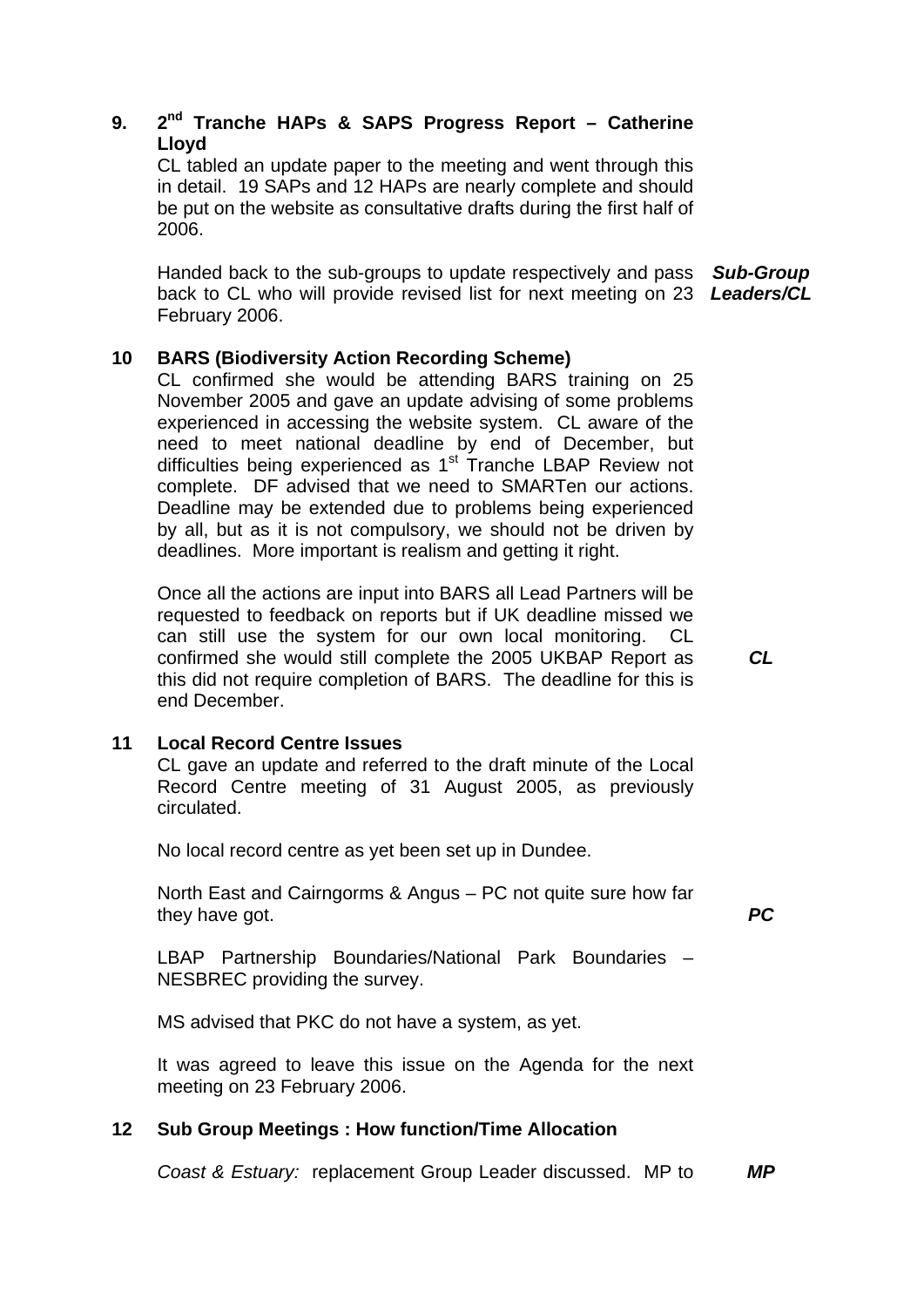write to individual organisations to ask if they are willing to chair the Group. It was felt that SNH should still be represented on the group.

*Farmland – Carol Littlewood:* Projects are going on. Sub-groups are progressing and don't feel need to meet very often; a lot of email contact. Meeting date to be set for the Barn Owl Interest Group.

*Uplands – Martyn Jamieson:* Martyn has helped to get the group up and running again. There has not been a meeting for about a year, but one being planned in New Year. Link to what is going on in the Cairngorms.

*Water & Wetlands – Jo Long:* Group does not meet very often but Members are very focused. Seminar in Birnam very helpful in getting more interest. A lot going on behind the scenes.

*Urban – Alison Anderson:* Group meets 4/5 times per year to discuss projects. Quite a good attendance. Not experiencing any problems. The separate Swift Interest Group meets 1 or 2 times a year; very varied pro-active membership.

*Woodlands – Mike Strachan:* Members keep in touch but do not meet very often. Red Squirrel issues coming to the fore and a separate Red Squirrel Interest Group being proposed. Next subgroup meeting planned for 11 January 2006 and a summer visit provisionally planned.

DF made a general point that all Sub-Group Members are extremely busy, and there are so many actions to deliver on. He suggested streamlining actions and that focusing on a few deliverable priorities might be more effective and increase energy and enthusiasm.

*Education – Catherine Lloyd:* Members meet twice a year and CL keeps in touch by e-mail on a wide range of issues.

#### **13 Ways to Widen the Partnership Membership/Key Priorities**

DF advised that we are approaching the end of Year 2, coming into Year 3 with funding until March 2007. DF asked, as a Partnership, where do we need to be after 2007 and how do we propose to get there? We really need to start thinking about it now. Agreed that all Members give this matter their consideration for discussion at the next meeting on 23 February 2006. It was further agreed that SNH require to be present when this matter is discussed. These issues would all be relevant when developing a new Business Plan for beyond March 2007.

*ALL* 

DF to draft an issues paper for the next meeting on 23 February *DF*